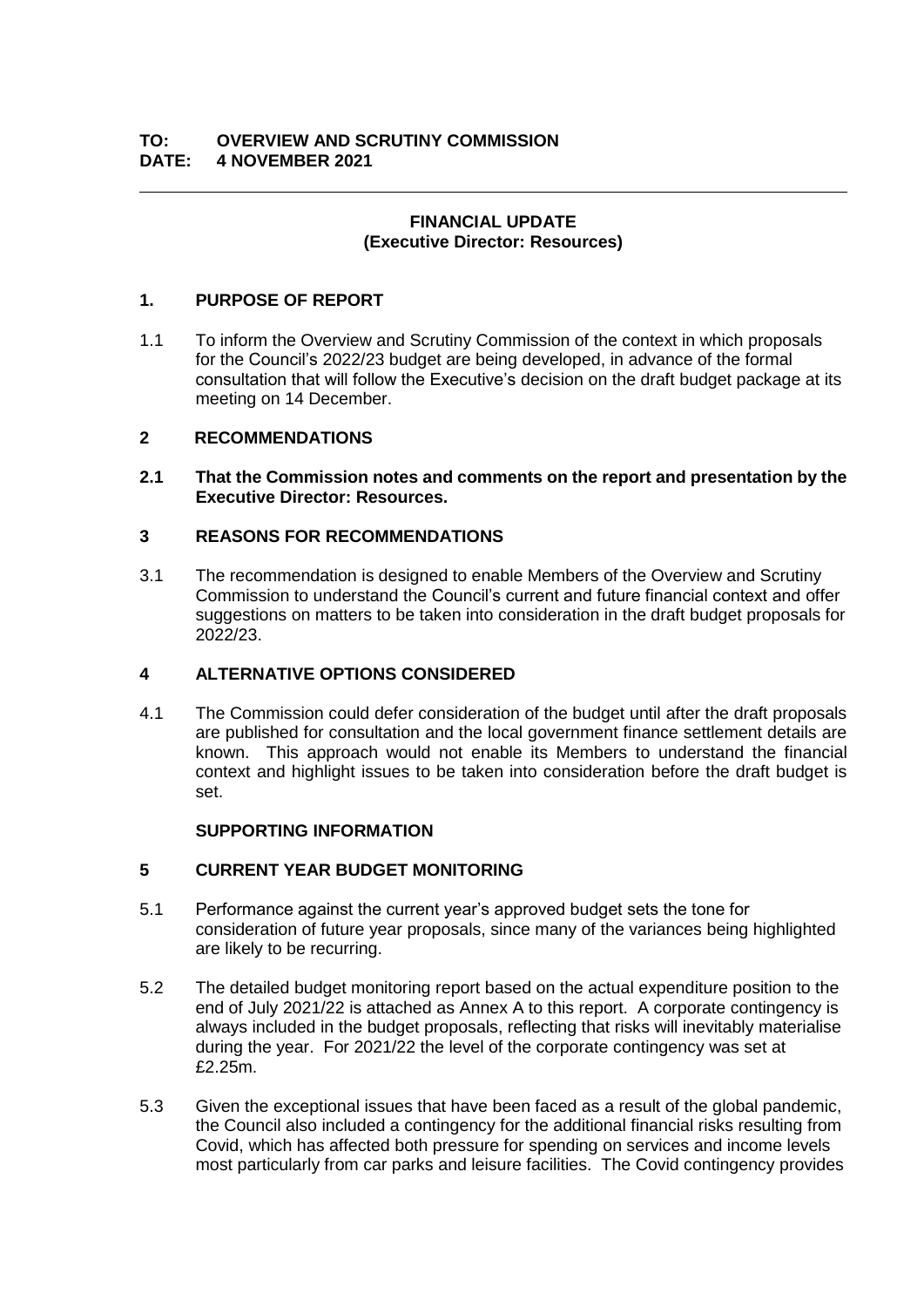an additional £3.4m against the "worst case scenario" additional costs identified when the 2021/22 budget was being prepared.

5.4 In line with the approach introduced to monitor the particularly volatile financial situation 2020/21, the budget monitoring report focuses on best case and worst case projections against the approved budget, including the two contingencies. The report in Annex A shows projections based on July actuals varying from £1.2m below (best case) to £1.0m above (worst case) the overall approved budget. While it is to be expected that the position will change over the remainder of the current year and will be very closely monitored by the Corporate Management Team, it does appear that there will be little if any "slack" in the base budget that will be available to assist the 2022/23 budget preparations.

## **6 PROSPECTS FOR RESOURCES FROM 2022/23**

- 6.1 At the time of writing this report there is no clarity around the level of Government funding that will be available to local authorities generally and Bracknell Forest specifically beyond the current year. Similarly, rules governing the level of permitted future Council Tax increases are unknown, although it is expected that Bracknell Forest will be allowed to levy the remaining 1.5% Adult Social Care Precept that was not taken in the current year in addition to a basic increase of around 2%.
- 6.2 It is expected that the Spending Review announcement on 27 October will shed some light on the Government's overall approach to funding local government services, though detailed figures for individual authorities are not likely to be published until December in the provisional local government finance settlement.
- 6.3 The Executive Director: Resources will present an update to the Commission at the meeting setting out what is known at that point and the likely implications on the Council's future financial prospects.
- 6.4 Moving beyond this, the timetable for approval of the 2022/23 Budget is as follows.

| Executive agree proposals as basis for consultation     |                 |  | 14 December 2021                   |
|---------------------------------------------------------|-----------------|--|------------------------------------|
| Consultation period (including Budget Scrutiny process) |                 |  | 15 December 2021 -                 |
|                                                         |                 |  | 25 January 2022                    |
| Executive<br>considers                                  | representations |  | made $\alpha$ and 08 February 2022 |
| recommends budget.                                      |                 |  |                                    |
| Council considers Executive budget proposals            |                 |  | 23 February 2022                   |

# **7 ADVICE RECEIVED FROM STATUTORY AND OTHER OFFICERS**

### Borough Solicitor

7.1 This is a report for information setting out close of year budget projections for 2021/22. As such there are no specific legal implications arising.

### Executive Director: Resources

7.2 There are no financial implications arising directly from this report since it is being brought forward for information only at this point.